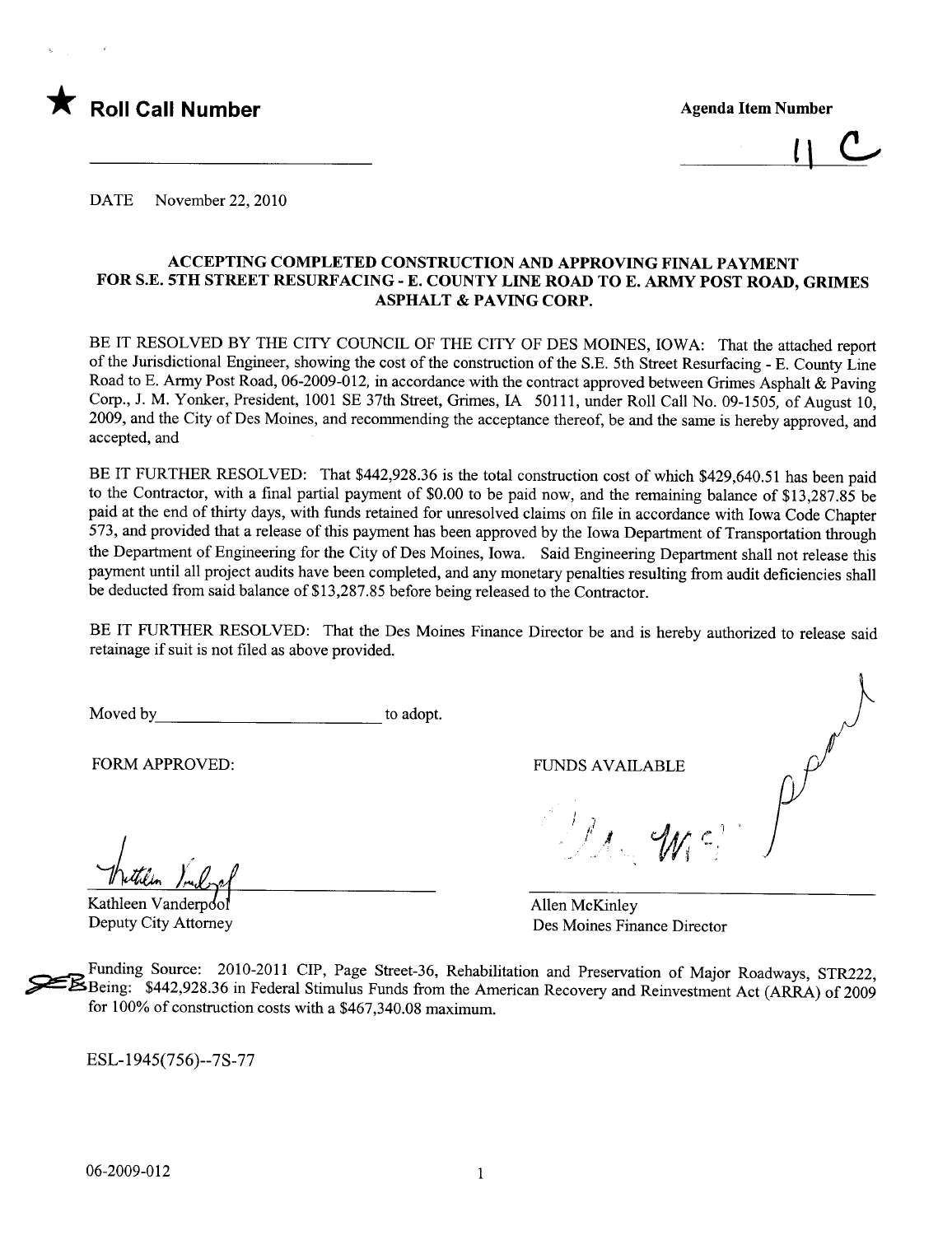



DATE November 22, 2010

| <b>COUNCIL ACTION</b> | <b>YEAS</b> | <b>NAYS</b> | <b>PASS</b> | <b>ABSENT</b>   |
|-----------------------|-------------|-------------|-------------|-----------------|
| <b>COWNIE</b>         |             |             |             |                 |
| <b>COLEMAN</b>        |             |             |             |                 |
| <b>GREISS</b>         |             |             |             |                 |
| <b>HENSLEY</b>        |             |             |             |                 |
| <b>MAHAFFEY</b>       |             |             |             |                 |
| <b>MEYER</b>          |             |             |             |                 |
| <b>MOORE</b>          |             |             |             |                 |
| <b>TOTAL</b>          |             |             |             |                 |
| <b>MOTION CARRIED</b> |             |             |             | <b>APPROVED</b> |
|                       |             |             |             |                 |

### **CERTIFICATE**

I, DIANE RAUH, City Clerk of said City hereby certify that at a meeting of the City Council of HENSLEY **STATE STATE STATE STATE STATE STATE STATE STATE STATE STATE STATE STATE STATE STATE STATE STATE STATE ST** date, among other proceedings the above was adopted.

> IN WITNESS WHEREOF, I have hereunto set my hand and affixed my seal the day and year first above written.

Mayor City Clerk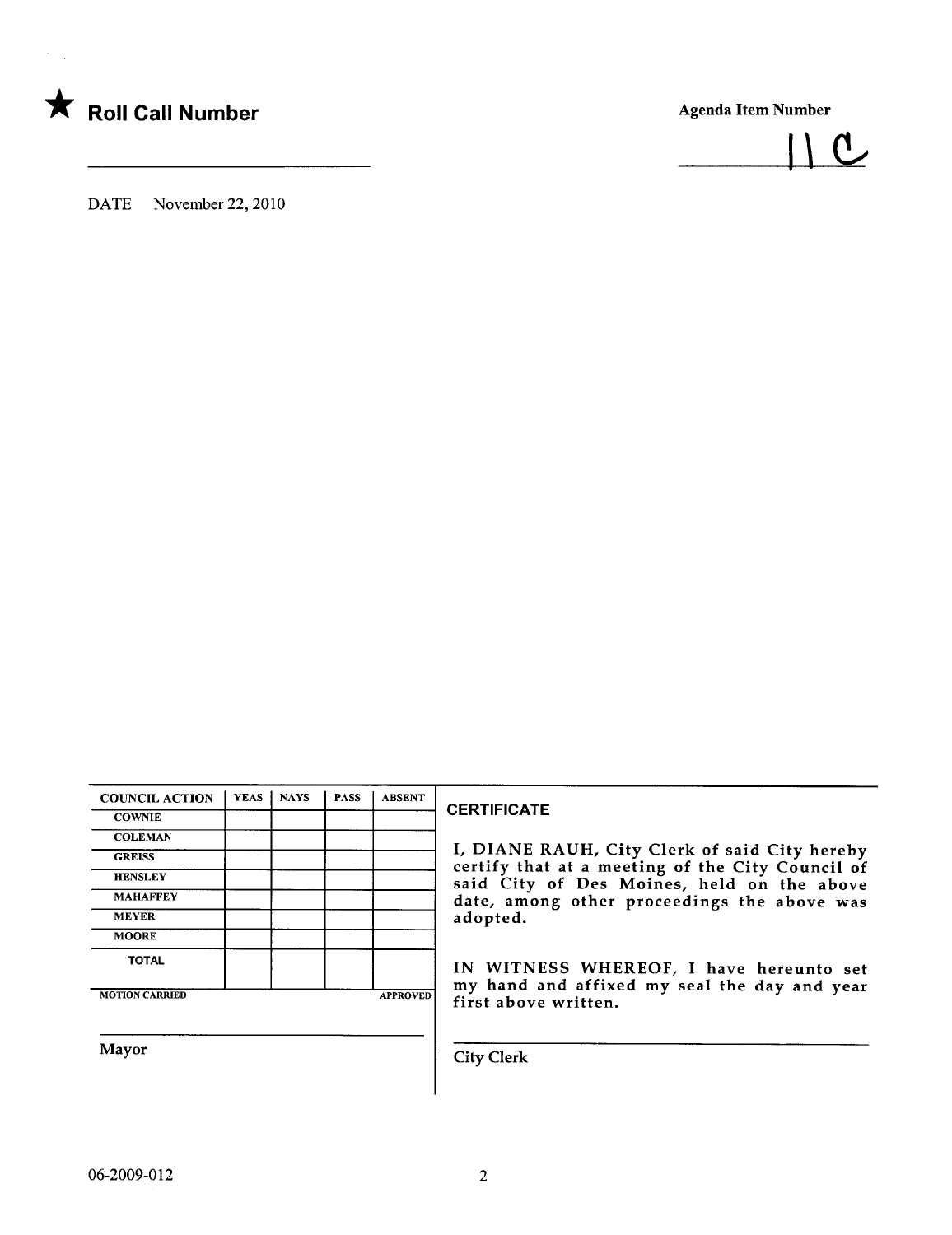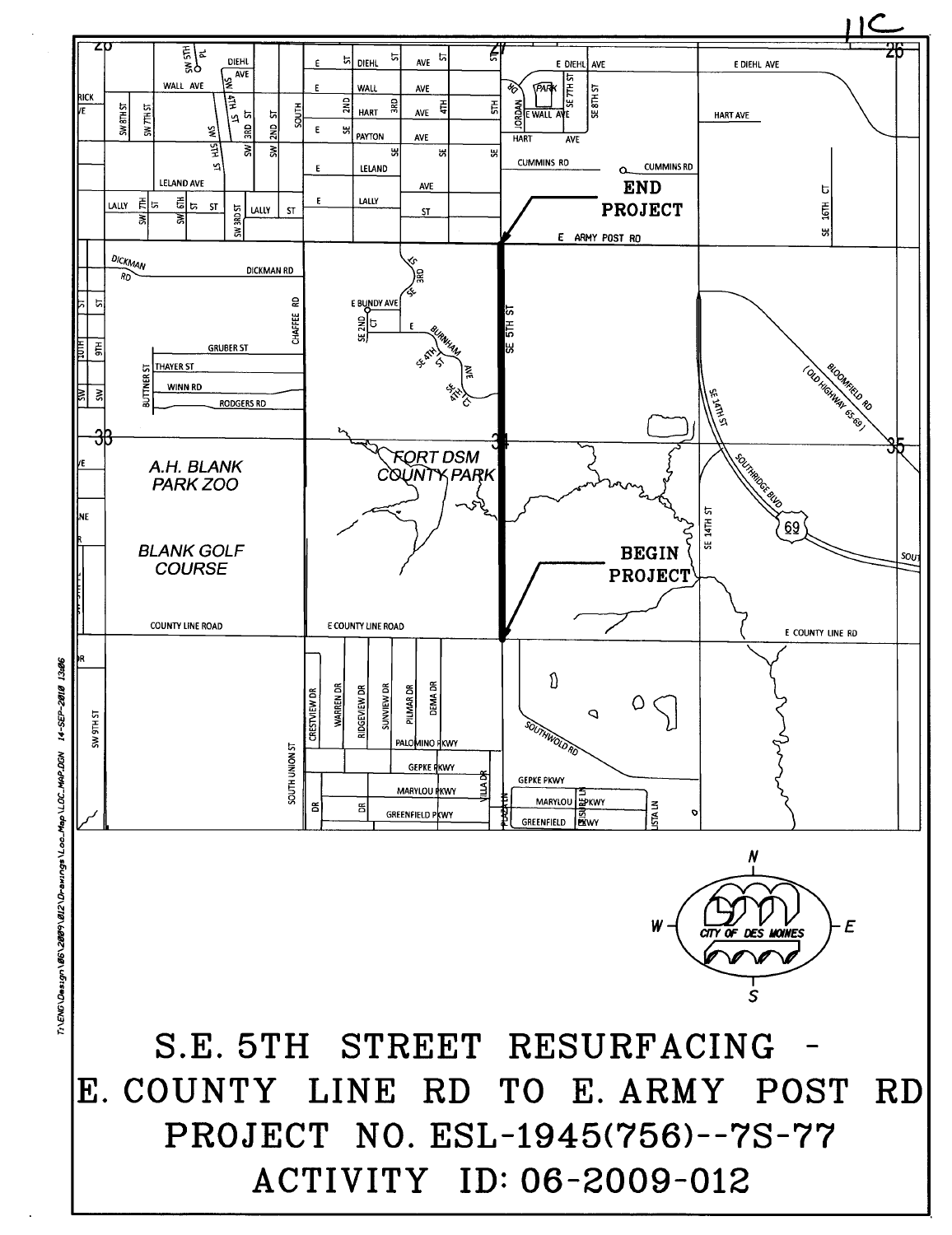# PROJECT SUMMARY

## S.E. 5th Street Resurfacing **Activity ID 06-2009-012**

On August 10,2009 under Roll Call No. 09-1504 the City Council awarded the contract for the above improvement to Grimes Asphalt & Paving Corp. in the amount of \$467,340.08 for construction of an HMA overlay of 3" thickness, curb repair, patching, intake repair, pavement markings, restoration, and other incidental items.

Tabulated below is a history of project change orders.

| <b>Description</b><br>Order No.                                                                     | $\mathbf{B}\mathbf{y}$ | Amount           |
|-----------------------------------------------------------------------------------------------------|------------------------|------------------|
| 10/8/2009                                                                                           | Contractor             | \$12,800.00      |
| Refer to IDOT Change Order No. 1. Remove and replace<br>two intakes.                                |                        |                  |
| 2/23/2010                                                                                           | Engineering            | \$4,200.00       |
| Refer to IDOT Change Order No. 2. Remove and replace<br>one intake.                                 |                        |                  |
| 5/10/2010                                                                                           | Engineering            | (\$1,750.00)     |
| Refer to IDOT Change Order No.3. Price adjustment for<br>HMA Smoothness Specification Section 2316. |                        |                  |
| 8/12/2010                                                                                           | Engineering            | (\$39,661.72)    |
| Adjustment of quantities to as-built measurements.                                                  |                        |                  |
| <b>Original Contract Amount</b>                                                                     |                        | \$467,340.08     |
| <b>Total Change Orders</b>                                                                          |                        | $(\$24,411.72)$  |
| <b>Percent of Change Orders to Original Contract</b>                                                |                        | $-5.22\%$        |
| <b>Final Contract Amount</b>                                                                        |                        | \$442,928.36     |
|                                                                                                     |                        | <b>Initiated</b> |

 $\lambda$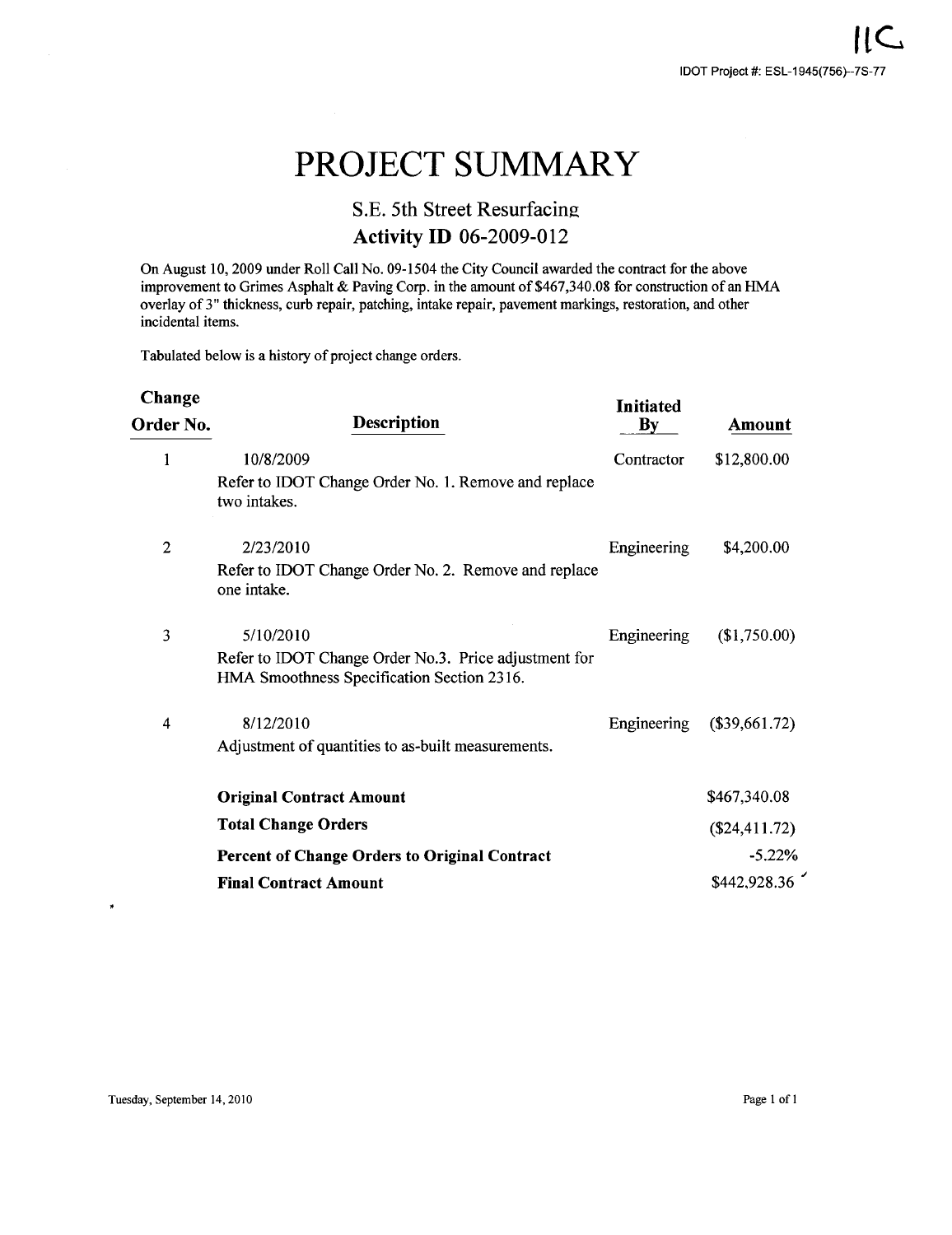November 22,2010

 $\epsilon_{\rm{eff}}$ 



### CERTIFICATION OF COMPLETION

### AGENDA HEADING:

Accepting completed construction and approving final payment for the S.E. 5th Street Resurfacing - E. County Line Road to E. Army Post Road, Grimes Asphalt & Paving Corp..

### SYNOPSIS:

Approve the Jurisdictional Engineer's Certification of Completion, accept construction of said improvement, and authorize final payment to the contractor.

### FISCAL IMPACT:

Amount: \$442,928.36 As-Built Contract Cost

Funding Source: 2010-2011 CIP, Page Street-36, Rehabilitation and Preservation of Major Roadways, STR222, Being: \$442,928.36 in Federal Stimulus Funds from the American Recovery and Reinvestment Act (ARRA) of  $2009$  for  $100\%$  of construction costs with a \$467,340.08 maximum.

### CERTIFICATION OF COMPLETION:

On August 10,2009, under Roll Call No. 09-1505, the City Council awarded a contract to Grimes Asphalt & Paving Corp., J. M. Yonker, President, 1001 SE 37th Street, Grimes, IA 50111 for the construction of the following improvement:

S.E. 5th Street Resurfacing - E. County Line Road to E. Army Post Road, 06-2009-012

The improvement includes construction of an HMA overlay of 3" thickness, curb repair, patching, intake repair, pavement markings, restoration, and other incidental items; in accordance with the contract documents including Plan File Nos. 504-009/025 on S.E. 5th Street from E. County Line Road to E. Army Post Road, Des Moines, Iowa

I hereby certify that the construction of said S.E. 5th Street Resurfacing - E. County Line Road to E. Army Post Road, Activity ID 06-2009-012, has been completed in substantial compliance with the terms of said contract, and I hereby recommend that the work be accepted. The work commenced on September 14, 2009, and was completed on November 8, 2010.

 $\mathbf{1}$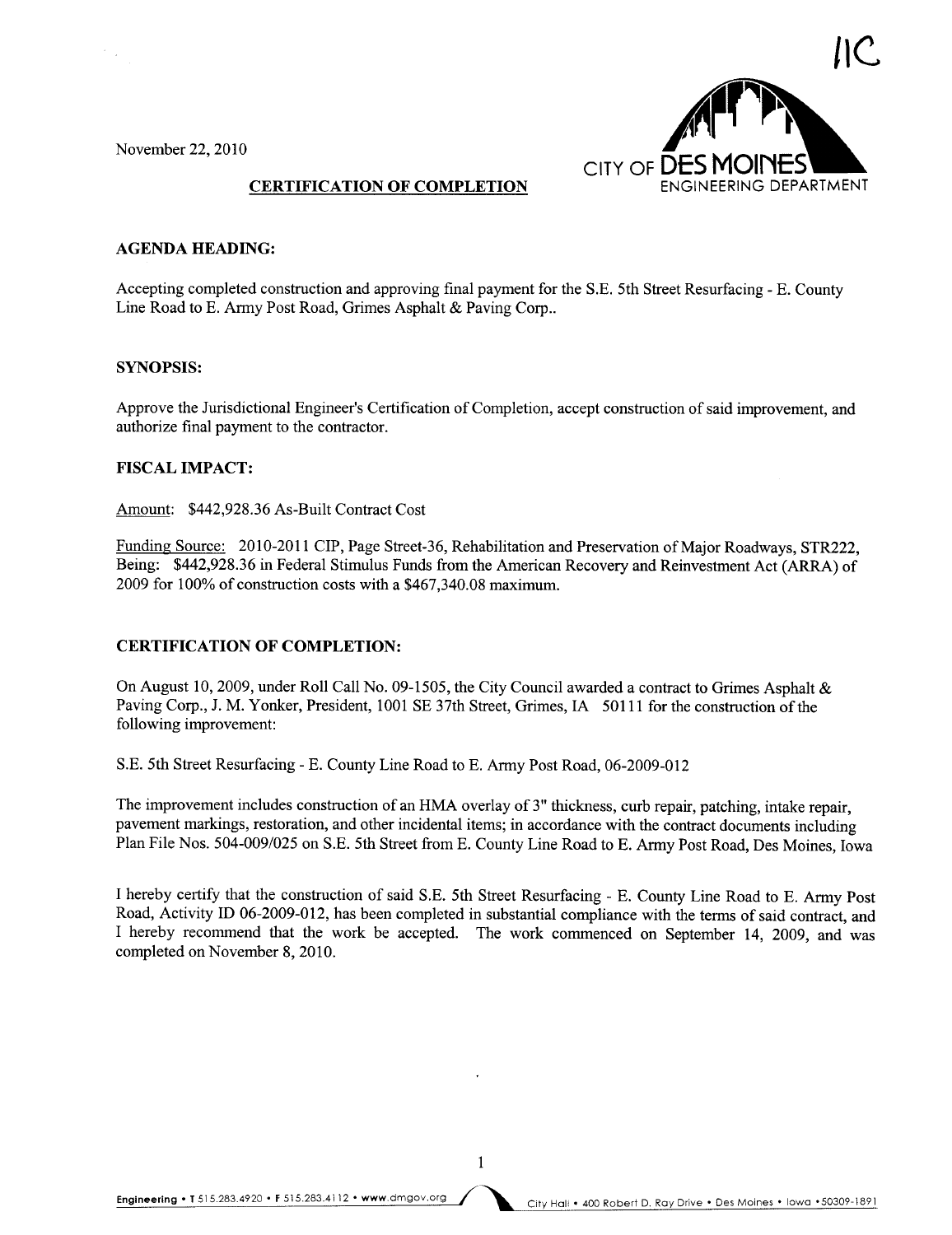I further certify that \$442,928.36 is the total construction cost of which \$429,640.51 has been paid to the Contractor, with a final parial payment of \$0.00 to be paid now, and the remaining balance of \$13,287.85 be paid at the end of thirty days, with funds retained for unresolved claims on file in accordance with Iowa Code Chapter 573, and provided that a release of this payment has been approved by the Iowa Department of Transportation through the Department of Engineering for the City of Des Moines, Iowa. Said Engineering Department shall not release this payment until all project audits have been completed, and any monetary penalties resulting from audit deficiencies shall be deducted from said balance of \$13,287.85 before being released to the Contractor. The amount of completed work is shown on the attached Estimate of Construction Completed.

 $u\in\mathcal{B}$ 

Jeb E. Brewer, P.E. Des Moines City Engineer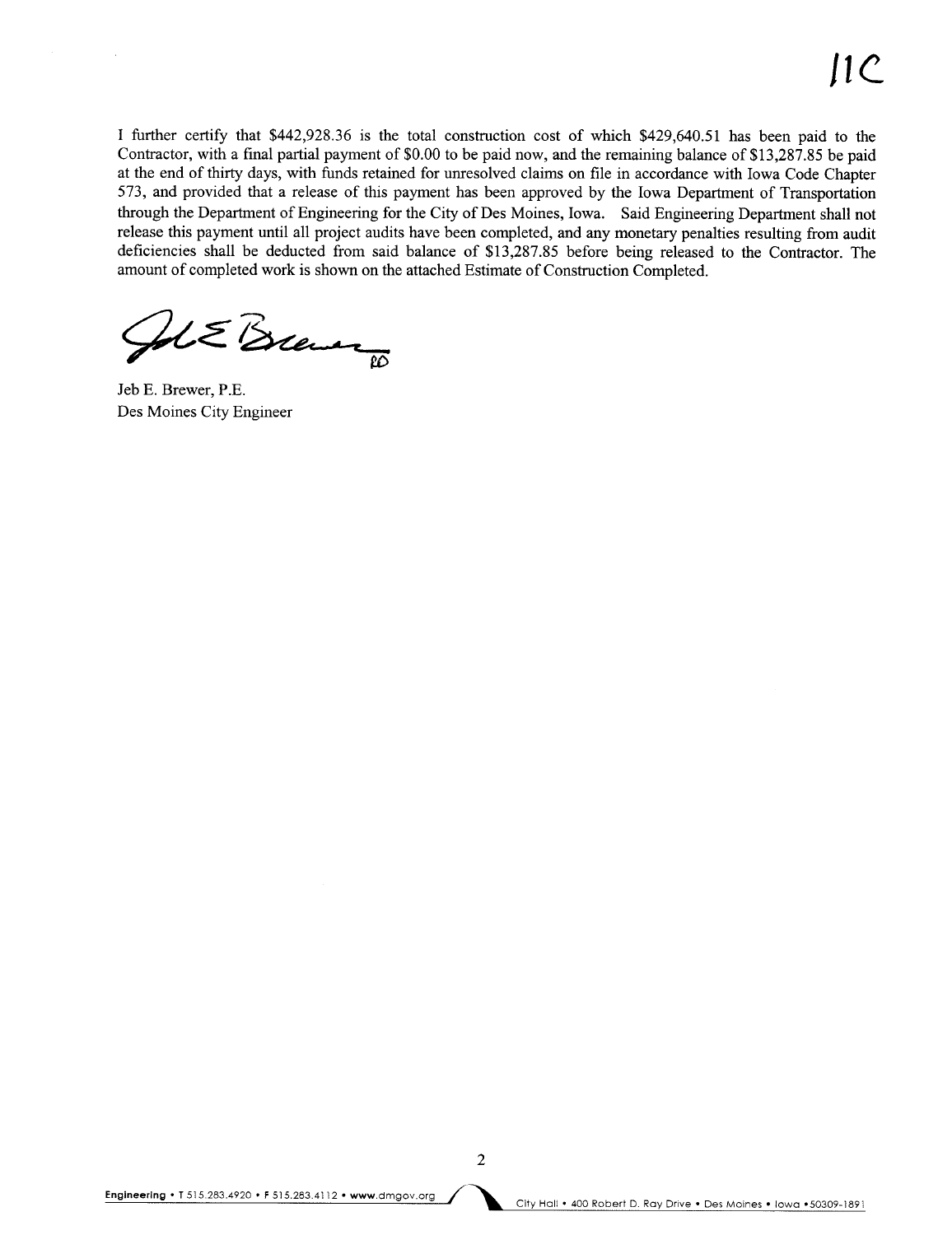| <b>EIME</b><br>į<br>DEP/<br>7<br>ENGINEERING | 10W.<br><b>CITY OF DES MOINE</b> |
|----------------------------------------------|----------------------------------|
|                                              |                                  |

¥

ESTIMATE OF CONSTRUCTION COMPLETED FINAL PAYMENT (PARTIAL PAYMENT NO. 8) FOR WORK DONE FROM 09/07/10 to 09/10/10

# PROJECT: S.E. 5TH STREET RESURFACING - E. COUNTY LINE RD. TO E. ARMY POST RD. CONTRACTOR: GRIMES ASPHALT & PAVING CORPORATION

arv or E

|                |                                                        |                 |                  | UNITS      |                               |                   |              |
|----------------|--------------------------------------------------------|-----------------|------------------|------------|-------------------------------|-------------------|--------------|
| LINE NO.       | DESCRIPTION                                            | UNIT            | <b>ESTIMATED</b> | AUTHORIZED | CONSTRUCTED<br><b>TO DATE</b> | <b>UNIT PRICE</b> | TOTAL AMOUNT |
| $\overline{5}$ | Cleaning and Preparation of Base                       | MILE            | 1.000            | 1.000      | 1.000                         | \$3,800.00        | \$3,800.00   |
| 0002           | Patch, Full-Depth Repair                               | $_{\rm RS}$     | 657.000          | 856.360    | 856.360                       | \$80.00           | \$68,508.80  |
| 0003           | Patch, Partial-Depth Repair                            | ΣŠ              | 75,000           | 99.210     | 99.210                        | \$50.00           | \$4,960.50   |
| 0004           | Patch By Count (Repair)                                | EACH            | 20,000           | 32.000     | 32.000                        | \$220,00          | \$7,040.00   |
| 0005           | Removal of Curb                                        | ŠТА             | 1.090            | 0.448      | 0.448                         | \$1,800.00        | \$806.40     |
| 0006           | Pavement Scarification                                 | Š               | 250,000          | 250,000    | 250.000                       | \$15.00           | \$3,750.00   |
| 0007           | HMA (IM ESAL) Intermediate Course, 1/2 Inch Mix        | <b>TON</b>      | ,600.000         | ,135.430   | 135.430                       | \$58.00           | \$65,854.94  |
| 0008           | 74<br>HMA (IM ESAL) Surface Course, 1/2 Inch Mix, Fric | TON             | ,600.000         | 1,767.770  | 1,767.770                     | \$58.00           | \$102,530.66 |
| 0009           | Asphalt Binder, PG 64-22                               | <b>NOL</b>      | 192.000          | 140.270    | 140.270                       | \$560.00          | \$78,551.20  |
| 0010           | Adjustment of Fixtures                                 | <b>EACH</b>     | 22.000           | 14.000     | 14.000                        | \$130.00          | \$1,820.00   |
| 0011           | Hot Mix Asphalt Pavement Sample                        | $\mathbb{E}$    | 1.000            | 1.000      | 1.000                         | \$1,200.00        | \$1,200.00   |
| 0012           | Intake, SW-501                                         | EACH            | 1.000            | 2.000      | 2.000                         | \$3,600.00        | \$7,200.00   |
| 0013           | Removal of Intake and Utility Access                   | <b>EACH</b>     | 1,000            | 4.000      | 4,000                         | \$600.00          | \$2,400.00   |
| 0014           | Curb, Dowelled PCC, As Per Plan                        | E               | 109.000          | 44,800     | 44.800                        | \$33.00           | \$1,478.40   |
| 0015           | Safety Closure                                         | EACH            | 8.000            | 15,000     | 15.000                        | \$110.00          | \$1,650.00   |
| 0016           | Loop Detector (Add/Rplomnt to Existing System)         | <b>EACH</b>     | 2.000            | 0.000      | 0.000                         | \$1,100.00        | \$0.00       |
| 0017           | Painted Pavement Markings, Waterborne or Solvent       | <b>STA</b>      | 106.120          | 103.060    | 103.060                       | \$71,00           | \$7,317.26   |
| 0018           | Permanent Tape Markings, Profiled Tape                 | <b>STA</b>      | 106,120          | 106,580    | 106.580                       | \$325.00          | \$34,638.50  |
| 0019           | Permanent Tape Markings, Intersection Tape             | STA             | 3.240            | 3.120      | 3,120                         | \$325.00          | \$1,014.00   |
| 0020           | Painted Symbols & Legend, Waterborne or Solvent        | <b>EACH</b>     | 2.000            | 2.000      | 2.000                         | \$100.00          | \$200.00     |
| 0021           | Pre-Cut Symbols & Legends, Intersection Tape           | <b>EACH</b>     | 2.000            | 2.000      | 2.000                         | \$370.00          | \$740.00     |
| 0022           | Grooves Cut for Pavement Markings                      | <b>STA</b>      | 109.360          | 109.700    | 109.700                       | \$21.00           | \$2,303.70   |
| 0023           | Grooves Cut for Symbols & Legends                      | EACH            | 2.000            | 2.000      | 2.0001                        | \$94.00           | \$188.00     |
| 0024           | Traffic Control                                        | 51              | 1.000            | 1.000      | 1.000                         | \$12,000.00       | \$12,000.00  |
| 0025           | Flaggers                                               | DAY             | 40.000           | 6.000      | 6.000                         | \$295.00          | \$1,770.00   |
| 0026           | Changeable Message Sign, Portable                      | CDAY            | 14.000           | 12.000     | 12.000                        | \$140.00          | \$1,680.00   |
| 0027           | Hot Mix Asphalt (Partial-Depth Patch Material)         | <b>TON</b>      | 14.000           | 28.380     | 28.380                        | \$200,00          | \$5,676.00   |
| 0028           | Mobilization                                           | $\overline{51}$ | 1.000            | 1.000      | 1.000                         | \$14,000.00       | \$14,000.00  |
| 8001           | Intake, SW-505                                         | <b>EACH</b>     |                  | 2.000      | 2.000                         | \$5,800.00        | \$11,600.00  |

Page 1 of 2